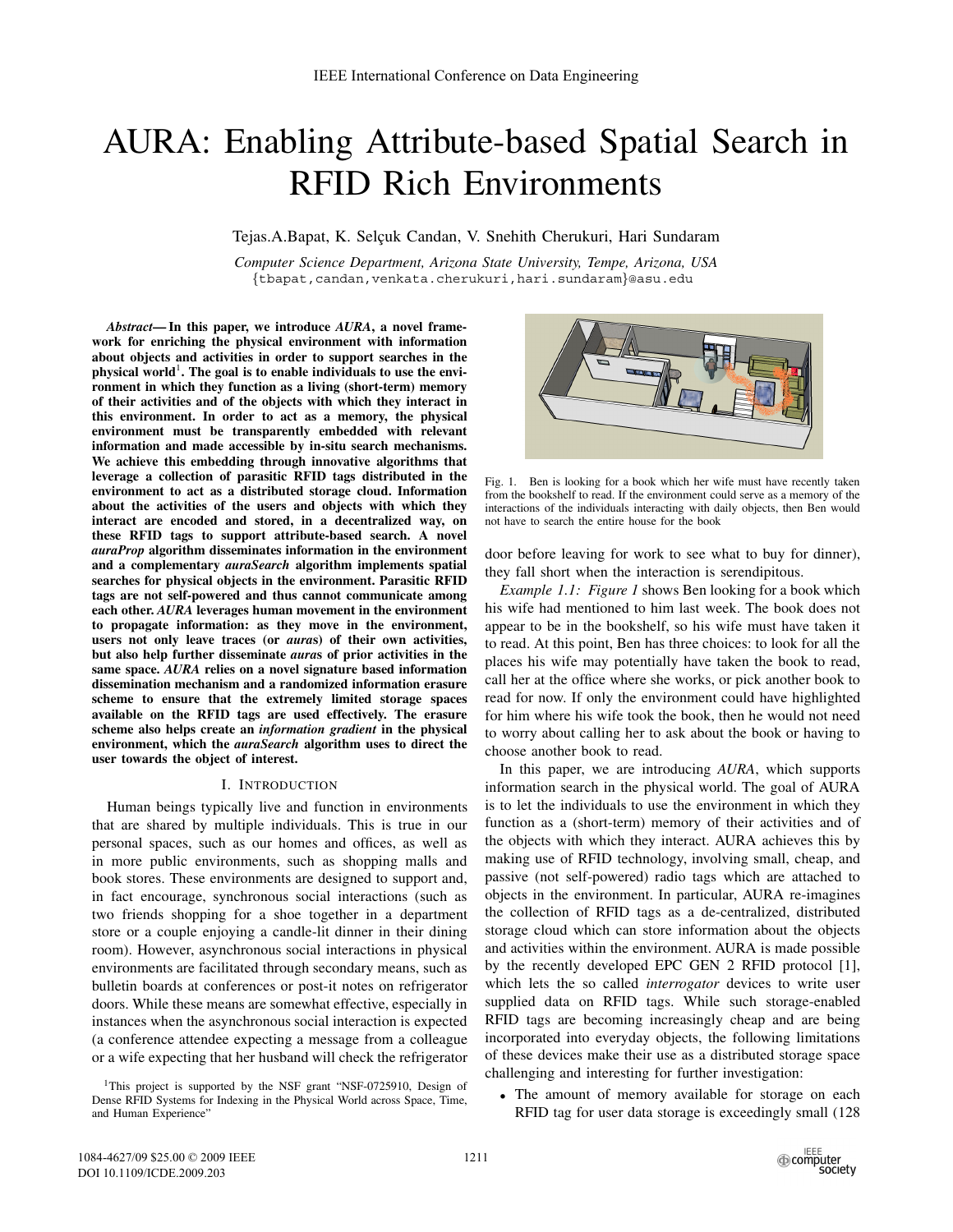bytes). This makes it essential that the encoding of the data onto the tags be done in a most efficient manner.

- The passive nature of the RFID tags (i.e., lack of transmitters on the RFID tags) makes it impossible for these devices to exchange information, without the help of an interrogator device that the users carry with them. In other words, information dissemination process needs to leverage (and thus mirror) users' activities in the environment.
- Storage is only part of the story. For the users to be able to search for objects in the environment, they need to be able to specify queries using RFID-enabled cell phones or PDAs. But since the range of these devices is limited and since the tags cannot communicate with each other without the help of an interrogator device (carried by a user) acting as intermediary, the user herself has to be part of the search process. This implies a truly interesting cost model for query processing: *the number of steps the user has to walk before locating the object of interest.*

Not so surprisingly, there is limited amount of prior work on the use of RFID tags as distributed storage systems. Most existing work, such as Drishti [2] (which encodes information about nearby landmarks on RFID tags to help navigate user who are blind), assume that the information is static. Others, such as Rfind [3], store information about the environment in a central database and given a query contacts this central database to get the position of the object in the environment. Unlike these solutions, AURA is neither read-only nor assumes that there is a central database. Instead, it embeds the relevant information into the environment and disseminates information along the popular routes (with the help of those very individuals using those routes) to ensure that search queries can be answered with low walk overheads.

# II. DISSEMINATION AND SEARCH

*AURA* uses the EPC GEN2 protocol to implement information dissemination and search algorithms. In this protocol, the interrogator device manages the tag population using three basic operations:

- *Select*: The device selects the tag population on which further operations will take place, based on a user specified criterion. At this phase, those tags that match the criterion are all activated (since RFID tags are not selfpowered, being activated simply means that a specific bit on these tags is set to "1").
- *Inventory*: This operation identifies all the tags that have been activated in the *select* phase. At the end of this phase, the device knows about all the matching tags.
- *Access*: Once the tags have been identified, the device is ready to issue data management commands, *READ* and *WRITE*, to exchange data with the tags.

As the user moves in the environment, the device goes through these three phases repeatedly to discover and interact with the new tags in the vicinity. The *select* operation is very fast since it involves a single broadcast command. On the other hand, the



(a) Interrogator-based information dissemination along the user's path



(b) Information is further disseminated when other users' paths cross the original path



*inventory* and *access* operations are implementation dependent and are relatively slower: inventory is on the order of 100s to 1000s of tags per second [4], whereas access operations are one the order of 1000s of bytes per reads and writes  $[5]$ <sup>2</sup>.

#### *A. Data Model*

In *AURA*, each object has a set of descriptive attribute-value pairs. For example, the book that Ben was looking for in the previous example may have the following set of attribute-value  $\text{pairs: } \{type = "book", keyword = "economy", usertag ="$ favorite" }. To enable searches for objects which are beyond the interrogators' immediate vicinities, AURA uses a novel *auraProp* algorithm to disseminate these attribute-value pairs in the environment.

#### *B. auraProp: Information Dissemination*

*AURA* piggy-backs the information dissemination task onto the interrogator devices that the users carry with themselves and leverages people's mobility in the environment to *transparently* spread information into the environment: as the user moves from one region to the other, the interrogator device that she carries, picks up information about objects in the current vicinity and spreads this information along the path the user follows (Figure 2).

Thus, each RFID tag is split into two memory banks: *local aura bank* and the *aura memory bank*. The local aura bank contains only auras of the attribute-value pairs specific to that tag (or the object on which the tag is attached). The aura memory bank, however, may contain propagated auras of objects that are physically elsewhere.

<sup>2</sup>While in this paper, we do not discuss the impact of these on information dissemination and search algorithms, these are important constraints that impact algorithm and system design.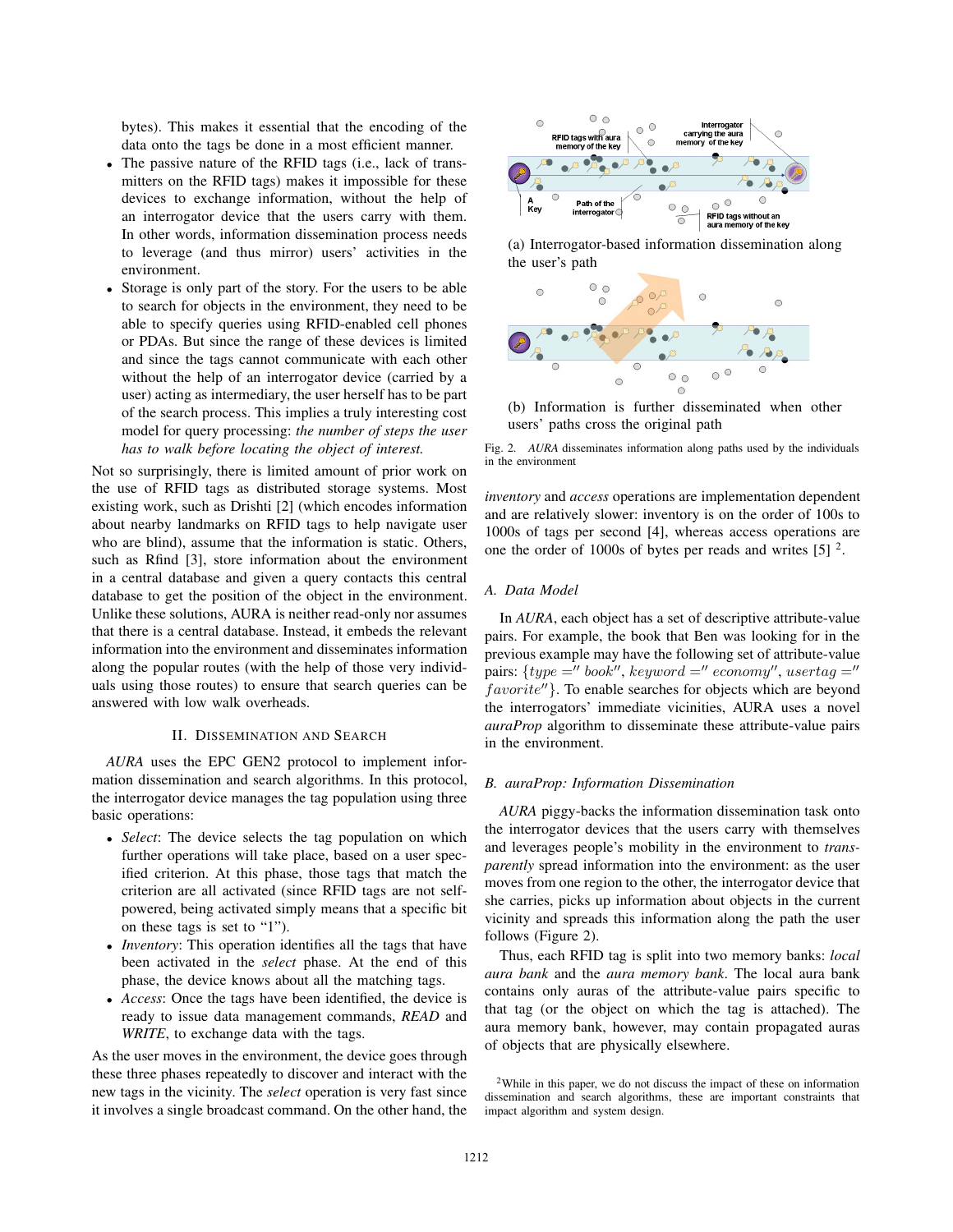

Fig. 3. Effect of erasure on information density (the number of tags that know about a particular object) along the path of dissemination

*1) Signature-based Data Encoding: auraProp* relies on a signature based encoding scheme to reduce the footprint of the attribute-value pairs on the extremely limited storage space available on the RFID tags [6]: each attribute-value pair is hashed to a unique bit string (i.e., a signature); if a tag is to store more than one attribute-value pair, all these hashed bitstrings are logically *OR*ed to obtain a combined signature. The lookup is then performed by creating a search signature for the attribute-value pairs given by the user and then matching the bits in the search signature against the bits in the data signature encoded in the given tag. If any of the search bits is not found in a given tag, then that tag can be eliminated from further consideration.

*2) Local Object Signatures:* As the user moves in the environment, the interrogator device reads the signatures of all the objects in the environment and creates a set of combined local object signatures to act as "*aura memories*". Each combined local object signature is created by selecting a subset of the objects randomly and merging their signatures. These local object signatures are written into the aura memory banks of the tags in the environment redundantly.

*3) Propagation-Combined Object Signatures:* As the user continues her movement, the interrogator repeatedly reads *local object signatures* written in the environment and combines them with previously seen signatures into the so-called *propagation-combined object signatures* which are both carried on the interrogator device and also distributed onto the RFID tags that the interrogator meets in the environment as *propagated aura memories*.

*4) Random Bit-Erasure for Preventing Information Overflow due to Propagation:* A naive superimposition of propagated signatures with the local signatures would soon make the combined signature unusable because most bits will eventually be set to 1. To address this, AURA uses a novel erasure scheme, which turns a number of 1's in the combined *signature* to '0'. The *erasure rate*,  $\epsilon$ , determines the probability with which a '1' in a given signature will be turned to a '0'. The signatures created by this process are embedded into the local tags and also carried along with the interrogator to the next region along the walk.

Note that, if performed naively, the *erasure* scheme will degrade with high number of walks along a given path. If different walks along the same path carry different erasurevariants of the same signature, then superimposition of these variants will eventually overload the signature. Hence *auraProp* ensures that the same bits are turned from 1 to 0 for different walks by using the *tag Id* on each tag as the seed for the consistent hash function [7].

A side effect of the random bit-erasure process is that after



Fig. 4. A search region overlapping with an information dissemination pathway. Information gradient along the path, due to erasure-based density changes, enables search in physical space, back to the information source – the grid representation is only a simplifying approximation; in reality the regions are not grid shaped

the erasure some data on the tag will become unintelligible. However, since each signature is written redundantly and since the bit-erasure process is randomized, there will be other tags in the environment which will still have that particular data. We define *query match rate* as the number of tags which answer a given query to the total number of tags in a given region. Note that, as the distance of propagation increases (i.e., as user moves away from the original object), the probability that the 1's corresponding to this object signature are flipped to 0 increases. Thus, the number of tags that can answer to queries about this object decreases until it reaches a region where none of the tags can identify the object (Figure 3). As discussed next, AURA leverages the correlation between distance and *query match rate* to implement *auraSearch*.

#### *C. auraSearch: Information Search*

Search starts with the user specifying the attribute-value pairs for the object which she is interested in searching. *auraSearch* uses the same hashing mechanism as used in *auraProp* to generate a query signature.

*1) Erasure based Information Gradient:* As we mentioned earlier, the interrogator can only access tags in its current spacial vicinity. In order to help the user locate a given object in the environment (but not in the immediate vicinity), during search, *AURA* uses directional antennas at high power levels to read from the current region as well as an adjoining region in a particular direction (Figure 4). This asymmetric design enables AURA to leverage the differences in the *query match rate* to guess the direction of information propagation and to direct the user towards the source of information, essentially walking against the "erasure". We refer to this as the *information gradient* based search. In other words, *auraSearch* is exploiting the *erasure* process (which is also needed for preventing information overload) for creating reverse pointers in space that can be followed by the user (Figure 4). The search algorithm selects the direction in the ratio of tags that answer the given query is maximum and recommends the user to walk in that direction. Since the search makes use of only the *select* and *inventory* phases of GEN2, the data exchange involved is minimal and this renders the communication overhead low.

*2) auraSearch Algorithm:* The system picks the best direction to go to as the direction with highest match rate. In order to recover from local errors, at each step, the user also stores the other candidate walk direction in a stack with the worst